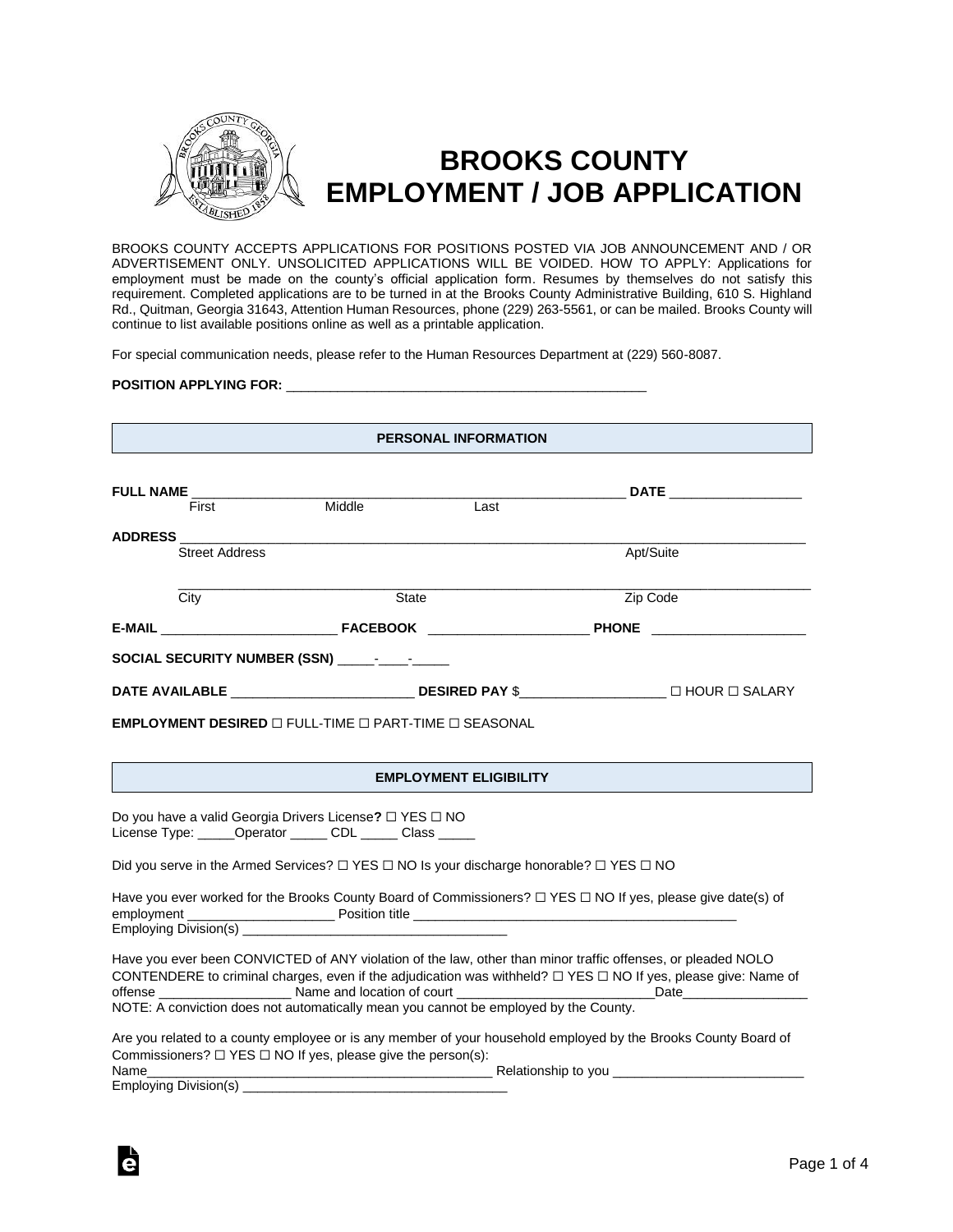|                                                                                                                                                                                                                                                          | <b>EDUCATION</b>           |  |  |
|----------------------------------------------------------------------------------------------------------------------------------------------------------------------------------------------------------------------------------------------------------|----------------------------|--|--|
| HIGH SCHOOL: __________________________________CITY / STATE: ___________________________                                                                                                                                                                 |                            |  |  |
|                                                                                                                                                                                                                                                          |                            |  |  |
|                                                                                                                                                                                                                                                          |                            |  |  |
|                                                                                                                                                                                                                                                          |                            |  |  |
|                                                                                                                                                                                                                                                          |                            |  |  |
|                                                                                                                                                                                                                                                          |                            |  |  |
| GRADUATE? $\Box$ YES $\Box$ NO DEGREE: _________________________                                                                                                                                                                                         |                            |  |  |
|                                                                                                                                                                                                                                                          |                            |  |  |
|                                                                                                                                                                                                                                                          |                            |  |  |
| DEGREE/CERTIFICATION: Network and the contract of the contract of the contract of the contract of the contract of the contract of the contract of the contract of the contract of the contract of the contract of the contract                           |                            |  |  |
|                                                                                                                                                                                                                                                          | <b>PREVIOUS EMPLOYMENT</b> |  |  |
| May we contact your present employer regarding your record of employment? _____ Yes _____ No                                                                                                                                                             |                            |  |  |
|                                                                                                                                                                                                                                                          |                            |  |  |
| Hours per Week _______ Starting Salary \$ __________ per ____________ Last Salary \$ __________ per ___________                                                                                                                                          |                            |  |  |
|                                                                                                                                                                                                                                                          |                            |  |  |
|                                                                                                                                                                                                                                                          |                            |  |  |
|                                                                                                                                                                                                                                                          |                            |  |  |
| Reason for Leaving the contract of the contract of the contract of the contract of the contract of the contract of the contract of the contract of the contract of the contract of the contract of the contract of the contrac<br><b>Specific Duties</b> |                            |  |  |
| ,我们也不能在这里的时候,我们也不能在这里的时候,我们也不能会在这里的时候,我们也不能会在这里的时候,我们也不能会在这里的时候,我们也不能会在这里的时候,我们也不                                                                                                                                                                        |                            |  |  |
| Number of employees supervised (if applicable) ____________                                                                                                                                                                                              |                            |  |  |
|                                                                                                                                                                                                                                                          |                            |  |  |
| Hours per Week _______ Starting Salary \$ ___________ per ____________ Last Salary \$ _________ per ___________                                                                                                                                          |                            |  |  |
|                                                                                                                                                                                                                                                          |                            |  |  |
|                                                                                                                                                                                                                                                          |                            |  |  |
|                                                                                                                                                                                                                                                          |                            |  |  |
|                                                                                                                                                                                                                                                          |                            |  |  |
| <b>Specific Duties</b>                                                                                                                                                                                                                                   |                            |  |  |
|                                                                                                                                                                                                                                                          |                            |  |  |
|                                                                                                                                                                                                                                                          |                            |  |  |
|                                                                                                                                                                                                                                                          |                            |  |  |
| Number of employees supervised (if applicable) _________                                                                                                                                                                                                 |                            |  |  |

NOTE: If you are attaching a Resume, no Specific Duties are required.

è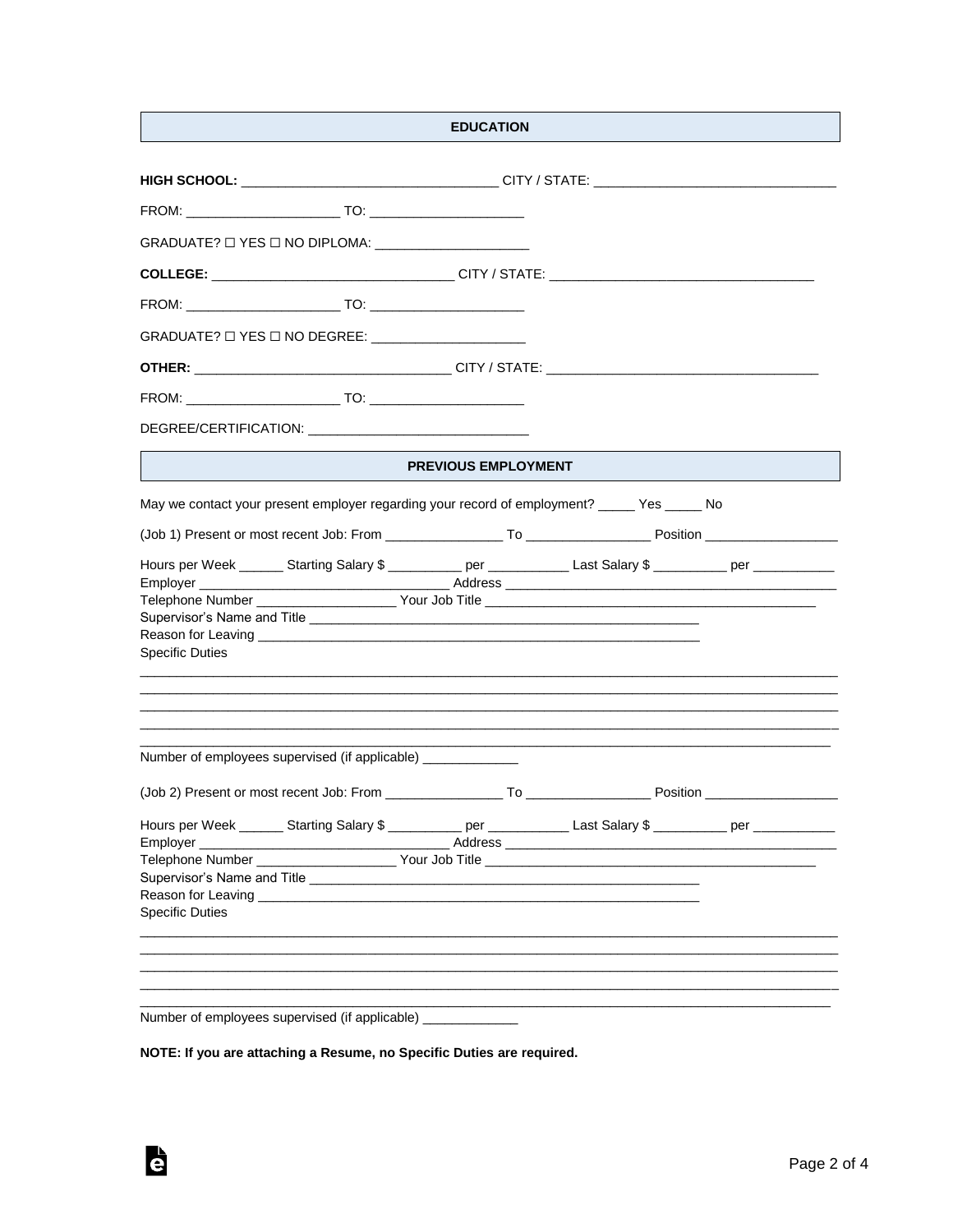|                                                                       |  |  |  | Hours per Week ______ Starting Salary \$ __________ per ___________ Last Salary \$ _________ per __________           |  |  |
|-----------------------------------------------------------------------|--|--|--|-----------------------------------------------------------------------------------------------------------------------|--|--|
|                                                                       |  |  |  |                                                                                                                       |  |  |
|                                                                       |  |  |  |                                                                                                                       |  |  |
|                                                                       |  |  |  |                                                                                                                       |  |  |
|                                                                       |  |  |  |                                                                                                                       |  |  |
| <b>Specific Duties</b>                                                |  |  |  | <u> 1989 - John Harry Harry Harry Harry Harry Harry Harry Harry Harry Harry Harry Harry Harry Harry Harry Harry H</u> |  |  |
|                                                                       |  |  |  | ,我们也不能会在这里,我们的人们就会在这里,我们也不能会在这里,我们也不能会在这里,我们也不能会在这里,我们也不能会在这里,我们也不能会不能会不能会。""我们,我                                     |  |  |
| Number of employees supervised (if applicable)                        |  |  |  | <u> 1989 - Johann Stoff, amerikansk politiker (d. 1989)</u>                                                           |  |  |
|                                                                       |  |  |  |                                                                                                                       |  |  |
|                                                                       |  |  |  | Hours per Week _______ Starting Salary \$ ___________ per ____________ Last Salary \$ _________ per ___________       |  |  |
|                                                                       |  |  |  |                                                                                                                       |  |  |
|                                                                       |  |  |  |                                                                                                                       |  |  |
|                                                                       |  |  |  |                                                                                                                       |  |  |
|                                                                       |  |  |  |                                                                                                                       |  |  |
| <b>Specific Duties</b>                                                |  |  |  |                                                                                                                       |  |  |
|                                                                       |  |  |  |                                                                                                                       |  |  |
|                                                                       |  |  |  |                                                                                                                       |  |  |
|                                                                       |  |  |  |                                                                                                                       |  |  |
| Number of employees supervised (if applicable)                        |  |  |  |                                                                                                                       |  |  |
| NOTE: If you are attaching a Resume, no Specific Duties are required. |  |  |  |                                                                                                                       |  |  |

| <b>REFERENCES</b><br>(PROFESSIONAL ONLY) |                                 |  |  |  |
|------------------------------------------|---------------------------------|--|--|--|
| First                                    | Last                            |  |  |  |
| First                                    | Last                            |  |  |  |
| First                                    | Last                            |  |  |  |
|                                          | <b>BACKGROUND CHECK CONSENT</b> |  |  |  |

Are you willing to consent to a background screening and drug screening prior to employment?  $\Box$  YES  $\Box$  NO